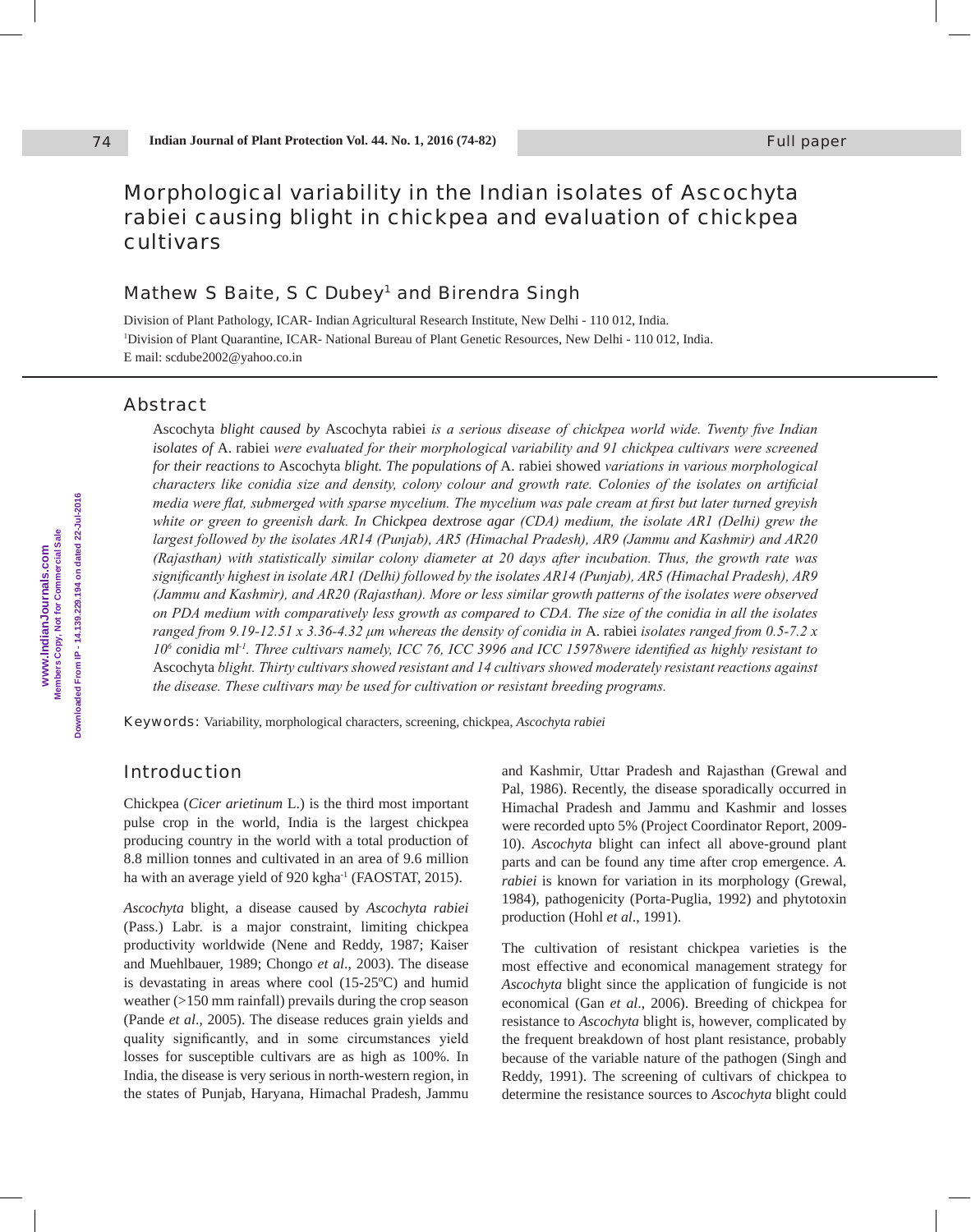contribute significantly further, for virulence analysis and breeding for resistant varieties. Therefore, the present study was aimed to analyse the extent of variation in morphological characters present amongst the populations of the pathogen and also to evaluate the chickpea cultivars against *A. rabiei* to find out resistant sources for further utilization.

## Materials and methods

## Collection of samples, isolation and maintenance of cultures

*Ascochyta* blight infected chickpea plant samples were collected from chickpea growing states of Northern India namely, Haryana, Himachal Pradesh, Jammu and Kashmir, Punjab, Rajasthan, Uttarakhand, Uttar Pradesh and Delhi and isolated 18 isolates of *A. rabiei* from the samples on chickpea dextrose agar (CDA) medium. The associated fungus, *A. rabiei* was isolated from stem, leaves and pods of chickpea on CDA medium following standard tissue isolation procedures. Diseased tissues were cut into 2-3 mm pieces (containing 1/3 diseased and 2/3 healthy portions), surface disinfested in 1% sodium hypochlorite solution for 1-2 min, washed three times with sterile distilled water (SDW), plated on the medium and incubated for 7 days at  $20 \pm 1^{\circ}$ C. The isolates were purified by single spore isolation. Throughout the study, the isolates were maintained by transferring periodically on CDA slants and stored at  $4\pm1^{\circ}$ C for further use. In addition, 7 pure cultures of the pathogen were procured from the ITCC, Division of Plant Pathology, New Delhi (AR1 and AR2), International Crops Research Institute for the Semi-Arid Tropics, Hyderabad (AR3, AR5, AR14 and AR21) and Punjab Agricultural University, Ludhiana (AR12). These isolates were further purified by single spore isolation and maintained in CDA slants for further use. Altogether, 25 isolates of *A. rabiei* were used in the present study (Table 1). The isolates (25) were identified by their morphological characters especially size, shape of pycnidia and conidia using calibrated compound microscope.

# Morphological variability

The size of the conidia and its density of each isolate were measured using a calibrated compound microscope and haemocytometer, respectively. For each isolate, the size of 50 randomly selected conidia was measured and mean was taken for final observation. The spore density of each isolate of the pathogen was measured using haemocytometer. The inoculum suspension was prepared by adding sterile distilled water. A disc of 5 mm diameter of well sporulated culture growth on CDA medium was taken into 10 ml

SDW. After thorough mixing, the conidia present in the suspension was counted using haemocytometer.

For cultural characters and growth rate, each isolate was inoculated in the centre of Petri plates (90 mm) in three replications containing CDA medium (15 ml/plate). A 5 mm diameter disc of 7 days old culture of the pathogen cut by a cork borer was used for inoculation. The pieces were placed on the centre of pre-poured Petri dish in inverted condition. The inoculated plates were incubated at 20±1ºC and growth diameter was measured at 10, 15 and 20 days after inoculation. After 20 days of inoculation the colony diameter and colour were observed. For comparison, the isolates were also cultured on potato dextrose agar (PDA) medium following the similar procedures. The growth rate day-1 was calculated based on colony diameter recorded at 20 days after incubation in both CDA and PDA media.

# Screening of chickpea cultivars

The chickpea cultivars (91) collected from different sources (IARI, New Delhi; ICRISAT, Hyderabad) consisting of

| Table 1. Details of <i>Ascochyta rabiei</i> isolates collected |
|----------------------------------------------------------------|
| from different chickpea growing areas of the country           |
| and used in the present study                                  |

| Isolate name    | Place          | <b>State</b>         |
|-----------------|----------------|----------------------|
| AR1             | <b>IARI</b>    | Delhi                |
| AR2             | <b>IARI</b>    | Delhi                |
| AR3             | Hisar          | Haryana              |
| AR4             | <b>Berthin</b> | Himachal Pradesh     |
| AR5             | Dhaulakuan     | Himachal Pradesh     |
| AR6             | Dhaulakuan     | Himachal Pradesh     |
| AR7             | Dhaulakuan     | Himachal Pradesh     |
| AR <sub>8</sub> | Palampur       | Himachal Pradesh     |
| AR9             | Jammu          | Jammu and Kashmir    |
| AR10            | Samba          | Jammu and Kashmir    |
| AR11            | Samba          | Jammu and Kashmir    |
| AR12.           | Gurdaspur      | Punjab               |
| AR13            | Gurdaspur      | Punjab               |
| AR14            | Ludhiana       | Punjab               |
| AR15            | Ludhiana       | Punjab               |
| AR16            | Ludhiana       | Punjab               |
| AR17            | Ludhiana       | Punjab               |
| AR18            | Ludhiana       | Punjab               |
| AR19            | Ludhiana       | Punjab               |
| AR20            | Sriganganagar  | Rajasthan            |
| AR21            | Pantnagar      | <b>Uttarakhand</b>   |
| AR22            | Pantnagar      | Uttarakhand          |
| AR23            | Pantnagar      | Uttarakhand          |
| AR24            | Pantnagar      | Uttarakhand          |
| AR25            | Kanpur         | <b>Uttar Pradesh</b> |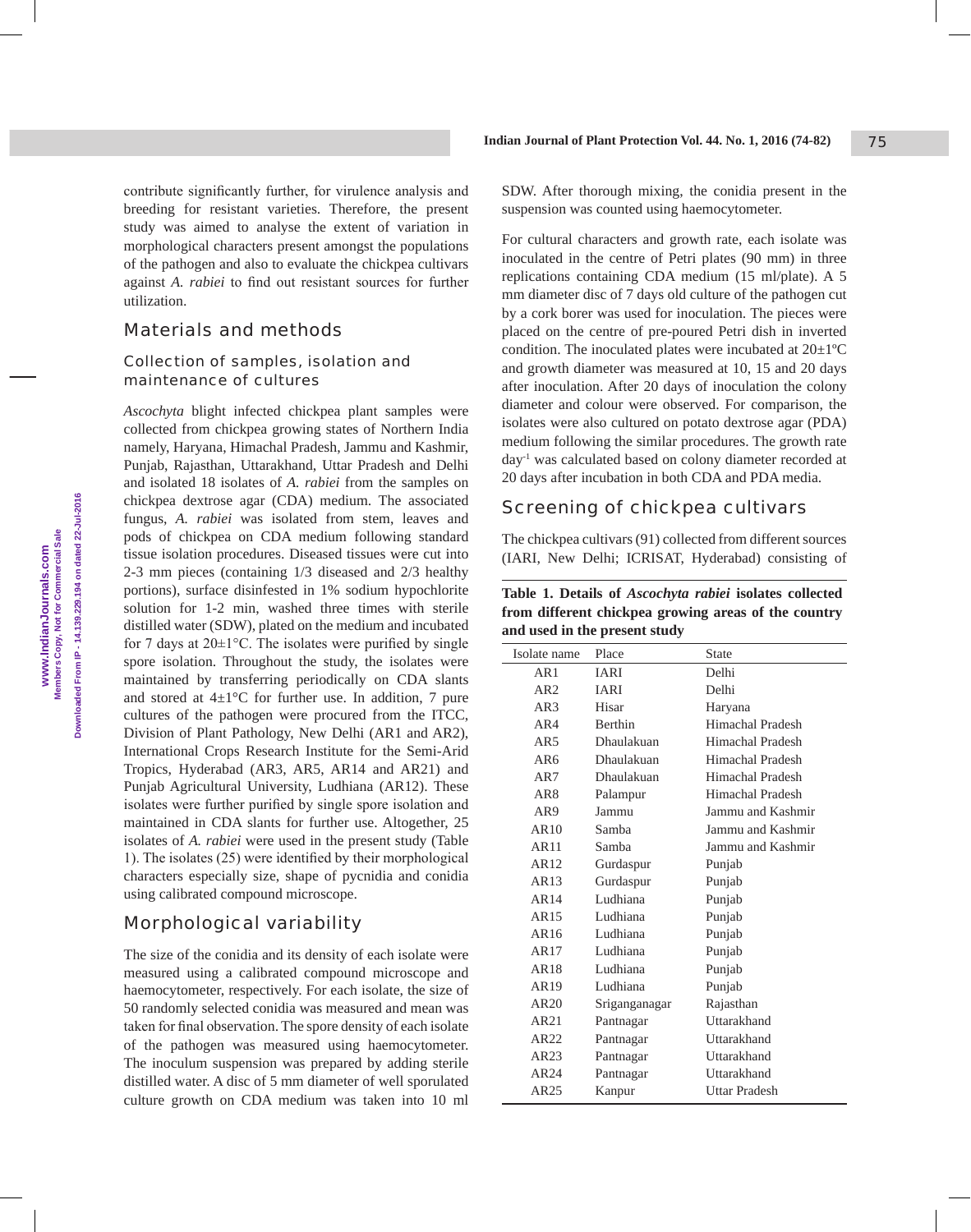Morphological variability in *Ascochyta rabiei* Mathew S Baite *et al.*,

cultivars those have already been used by various workers as differentials (Katiyar and Sood, 1985; Basandrai *et al*., 2005; Benzohra *et al*., 2011) were screened to identify the resistant sources during winter crop season, 2014 in net house conditions at IARI, New Delhi. A pot experiment was conducted under artificially inoculated conditions in three replications for each cultivar. The seeds (10-12) of each cultivar were sown in a plastic pot (10 cm dia) filled with sterilized soil (2 kgpot<sup>1</sup>). The soil was sterilized by using formalin solution (1%) for 15 days under polythene bags. After 15 days, the soil was removed from the polythene bags and turned 2-4 times for 2-3 days to remove the traces of formalin. The inoculum was prepared from 15 days old culture of Delhi isolate (AR1) of *A. rabiei* using sterile water. Test tubes containing sporulated cultures of AR1 were soaked with water for about 10 min and thereafter spores were harvested in water by inoculation needle and spore suspension was prepared after counting and adjusting the spore concentrations with the help of a haemocytometer at  $10<sup>5</sup>$  conidia ml<sup>-1</sup>. The spore suspension was sprayed on the 30 days old plants with hand atomizer. Prior to inoculation, the pots were heavily irrigated to maintain the humidity. The inoculated plants were covered with polythene sheets for 48 h. After 48 h, the polythene sheets were removed and regularly sterile distilled water was sprayed twice a day to maintain high humidity for infection.

The differential reaction of the genotypes was recorded at 15 days after inoculation following a 1-9 scale (Nene *et al*., 1981) where 1- no lesions; 2- lesions on some plants usually not visible; 3- few scattered lesions usually seen after careful examination; 4-lesions and defoliation on some plants not damaging; 5-lesions common and easily observed on all plants but defoliation/damage not great; 6-lesions and defoliation common few plants killed; 7 lesions very common and damaging 25% plants killed; 8- all plants with extensive lesions causing defoliation and drying of branches 50% plants killed and 9-lesions extensive on all plants defoliation and drying of branches more than 75% plants killed. Based on the reactions, the cultivars were grouped as highly resistant (1), resistant (2- 3), moderately resistant (4-5), susceptible (6-7) and highly susceptible  $(8-9)$ .

# Data analysis

The data of morphological characterization were analysed as per the procedure of completely randomized design (Gomez and Gomez, 1984). The colony diameter and growth rate for the isolates were statistically analyzed at 5% level by using Fisher's least significance difference test both in CDA and PDA media. The screening experiment

in net house was conducted using completely randomized design. Disease severity grades were recorded for each plant with the average grade of plants in 3 pots representing one experimental unit.

## Results and discussion

### Identification of the pathogen

Based on morphological characteristics of the mycelium, pycnidia and conidia, the isolated fungus was identified as *A. rabiei*. The pycnidium was spherical or pear-shaped with an ostiole. The conidia were oval to oblong, hyaline, occasionally bi-celled, rounded at both ends under compound microscope. They developed on conidiophores and embedded in a mucilaginous mass of cream-pink to light tan. The fungus was flat, submerged with sparse mycelium on artificial media. Based on these characteristics, the isolates were identified as *Ascochyta rabiei* as described earlier by various workers (Basandrai *et al*., 2005, Pande *et al*., 2010 and Harveson *et al*., 2011).

## Cultural and morphological variability

Twenty-five isolates of *A. rabiei* showed variable morphological characters in the present study. The different characters such as mycelial growth rate, colour of the colony, size of the conidia and spore concentrations were analyzed for morphological variability of *A. rabiei* isolates.

The cultural characters of the *A. rabiei* isolates were determined using two media such as CDA and PDA. Colonies of the isolates on artificial media were flat, submerged with sparse mycelium (Fig. 1). There were variations in colony colour in different isolates as the pathogen grew to advanced stages. The mycelium was pale cream at first but later turned greyish white or green to greenish dark and creamy white. However, most of the isolates were greyish white (Table 2). Similar variations in colony colour were also observed on PDA. The variations were observed in respect of colony diameter and growth rate among the isolates on PDA medium (Table 3). In CDA medium, the isolate AR1 (Delhi) grew the largest followed by AR14 (Punjab), AR5 (Himachal Pradesh), AR20 (Rajasthan) and AR9 (Jammu and Kashmir) with statistically similar colony diameter at 20 days after incubation (DAI). The isolate, AR11 (Jammu and Kashmir) showed the least colony diameter followed by the isolates, AR10 (Jammu and Kashmir), AR24 (Uttarakhand), AR12 and AR13 (Punjab) with statistically similar colony diameter. The growth rate was highly variable among the isolates. The isolate AR1 (Delhi) produced significantly highest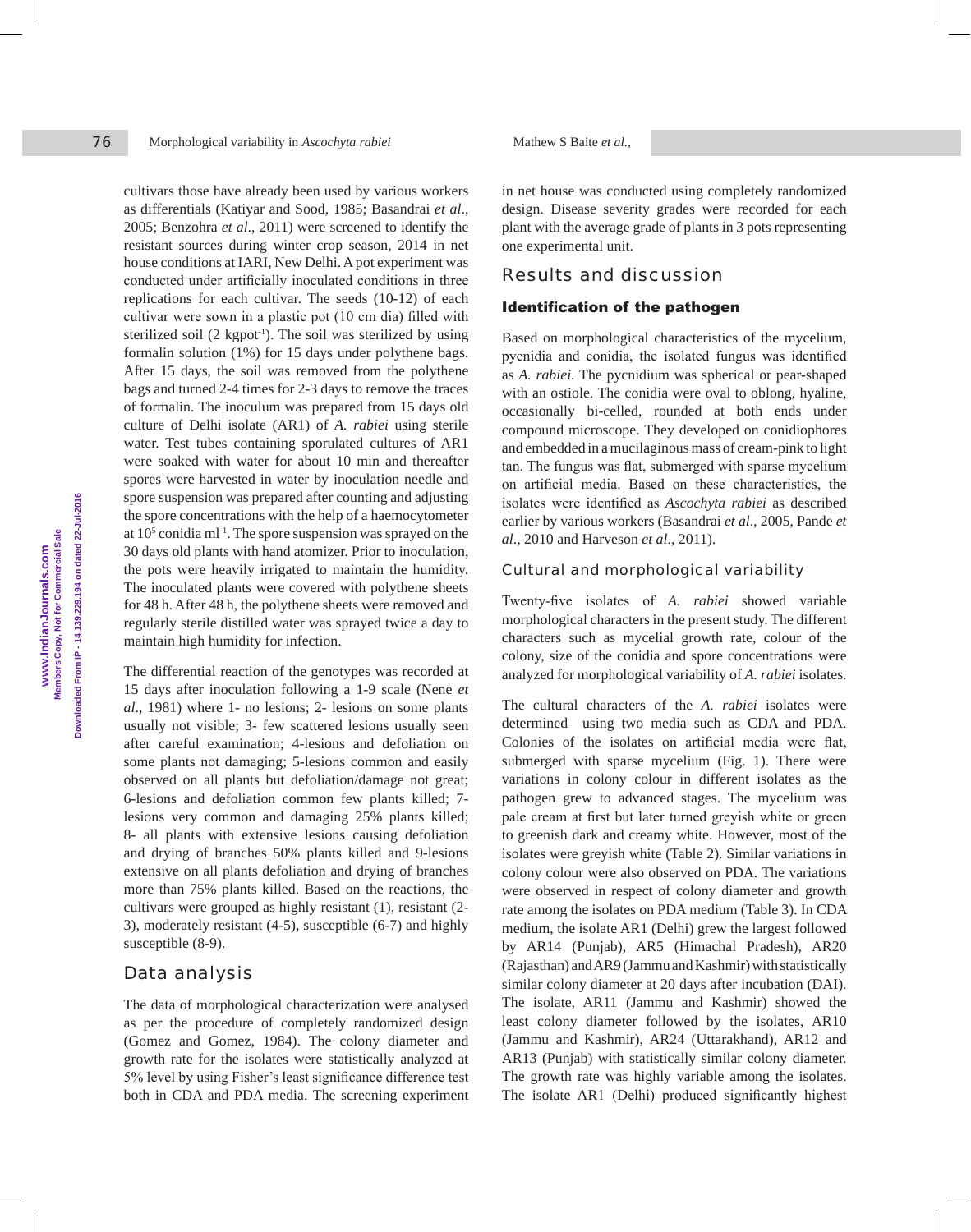growth rate followed by the isolates AR14 (Punjab), AR5 (Himachal Pradesh), AR9 (Jammu and Kashmir) and AR20 (Rajasthan). The growth rates recorded in these isolates did not differ significantly. The isolates AR10, AR11 (Jammu and Kashmir) and AR24 (Uttarakhand) showed the least growth rate. More or less similar patterns of growth were recorded at 10, 15 and 20 DAI with the significantly highest growth in AR1 (Delhi) isolate.

Based on the growth rate the isolates were grouped into three categories as fast, medium and slow growing isolates. Eight isolates, *viz.,* AR1 (Delhi), AR3 (Haryana), AR5 (Himachal Pradesh), AR9 (Jammu and Kashmir), AR14 (Punjab), and AR20 (Rajasthan), AR21 and AR22 (Uttarakhand) were grouped into the category of fast growing by providing more than 2.5 mm growth rate day<sup>-1</sup>. Eleven isolates originated from Delhi (AR2), Himachal Pradesh (AR4, AR6, AR7 and AR8), Punjab (AR15, AR16, AR17, AR18 and AR19) and Uttarakhand (AR23) provided 2.0-2.5 mm growth rate day-1were grouped into the medium growing category, while 6 isolates from Jammu and Kashmir (AR10 and AR11), Punjab (AR12 and AR13), Uttarakhand (AR24) and Uttar Pradesh (AR25) provided less than 2 mm growth rate day-1were considered as slow growing (Table 4).

The variable growth amongst the isolates of the pathogen was also observed in PDA medium. More or less similar patterns of the growth were observed at different intervals of incubation with a few exceptions as isolate AR5 (Himachal Pradesh) provided the significantly highest growth diameter at 10 and 15 DAI, but ranked second at 20 DAI after AR1 which was the second in rank at 10 DAI

| Table 2. Colony diameter of different isolates of <i>Ascochyta rabiei</i> on chickpea dextrose agar medium at $20\pm1^\circ C$ along |  |  |  |  |  |
|--------------------------------------------------------------------------------------------------------------------------------------|--|--|--|--|--|
| with their colour variations                                                                                                         |  |  |  |  |  |

|                  |                              | Colony diameter (mm)* |                             |                             |                     |               |
|------------------|------------------------------|-----------------------|-----------------------------|-----------------------------|---------------------|---------------|
|                  |                              | at days of incubation |                             |                             | Growth rate         |               |
| Isolate          | <b>State</b>                 | $10\,$                | 15                          | 20                          | $(mm day-1)$        | Colour        |
| AR1              | Delhi                        | $40.2$ <sup>a</sup>   | $57.5$ <sup>a</sup>         | 70.0 <sup>a</sup>           | 3.5 <sup>a</sup>    | Greyish white |
| AR <sub>2</sub>  | Delhi                        | 30.3 ef               | $43.0$ efgh                 | $50.7$ defg                 | $2.5$ defg          | Greyish white |
| AR3              | Haryana                      | 32.3 def              | $45.5$ <sup>def</sup>       | $54.0$ $cd$                 | 2.7 <sup>cd</sup>   | Greyish green |
| AR4              | <b>Himachal Pradesh</b>      | $30.3$ ef             | $38.3$ jk                   | $49.7$ cde                  | $2.5$ cde           | Greenish dark |
| AR5              | <b>Himachal Pradesh</b>      | 36.8 <sup>b</sup>     | 50.0 <sup>b</sup>           | 61.7 <sup>b</sup>           | 3.0 <sup>b</sup>    | Greyish white |
| AR6              | Himachal Pradesh             | $29.8$ f              | 41.2 shi                    | 49.7 efgh                   | $2.5$ efgh          | Greenish dark |
| AR7              | Himachal Pradesh             | $31.7$ def            | $38.0$ <sup>jk</sup>        | $44.5$ ij                   | $2.2$ <sup>ij</sup> | Greenish dark |
| AR8              | Himachal Pradesh             | 24.8 sh               | $33.5 \text{ }^{\text{Im}}$ | $42.0$ jk                   | $2.1$ jk            | Greyish white |
| AR9              | Jammu and Kashmir            | $32.5$ <sup>de</sup>  | $44.5$ <sup>de</sup>        | 60.8 <sup>b</sup>           | 3.0 <sup>b</sup>    | Greyish dark  |
| AR10             | Jammu and Kashmir            | $20.0$ k              | 27.39                       | $36.2 \text{ }^{\text{lm}}$ | 1.8 <sup>1m</sup>   | Creamy white  |
| AR11             | Jammu and Kashmir            | 19.5 <sup>k</sup>     | 27.7 <sup>q</sup>           | 35.3 <sup>m</sup>           | 1.8 <sup>m</sup>    | Greyish dark  |
| AR12             | Punjab                       | 23.7 <sup>hi</sup>    | $32.3 \text{ mm}$           | $37.8^{\rm ln}$             | 1.9 <sup>lm</sup>   | Greenish dark |
| AR13             | Punjab                       | $22.5$ ij             | $31.7 \text{ m}$            | $37.0^{1m}$                 | 1.9 <sup>lm</sup>   | Greenish dark |
| AR14             | Punjab                       | 34.8 bc               | 48.7 bc                     | 63.7 <sup>b</sup>           | 3.2 <sup>b</sup>    | Greenish dark |
| AR15             | Punjab                       | $20.3$ jk             | 29.5 opq                    | 39.0 kl                     | 2.0 <sup>kl</sup>   | Greyish white |
| AR16             | Punjab                       | $31.0$ ef             | $40.5$ hij                  | 47.0 $^{\rm hi}$            | 2.4 <sup>hi</sup>   | Greyish white |
| AR17             | Punjab                       | $32.6$ cde            | $46.0$ cd                   | 50.3 efgh                   | $2.5$ efgh          | Greyish white |
| AR18             | Punjab                       | 32.2 def              | $41.7$ fghi                 | 47.8 sh                     | 2.4 <sup>gh</sup>   | Greenish dark |
| AR19             | Punjab                       | $26.7$ s              | 35.8 kl                     | $48.7$ fgh                  | $2.4$ fgh           | Greyish white |
| AR <sub>20</sub> | Rajasthan                    | 33.5 cd               | $44.3$ def                  | 61.3 <sup>b</sup>           | 3.0 <sup>b</sup>    | Greyish white |
| AR21             | Uttarakhand                  | $32.2$ def            | $43.5$ defg                 | 54.8 c                      | 2.7 <sup>c</sup>    | Greyish white |
| AR22             | Uttarakhand                  | 23.7 <sup>hi</sup>    | 39.2 <sup>ij</sup>          | $51.7$ def                  | 2.6 <sup>cdef</sup> | Greyish white |
| AR23             | Uttarakhand                  | 23.8 <sup>hi</sup>    | 33.7 <sup>lm</sup>          | $41.7$ jk                   | $2.0$ <sup>jk</sup> | Greyish white |
| AR24             | Uttarakhand                  | $21.2$ <sup>jk</sup>  | 28.5 Pq                     | $36.3 \text{ lm}$           | 1.8 <sup>lm</sup>   | Greyish dark  |
| AR25             | <b>Uttar Pradesh</b>         | $20.8$ jk             | $30.7^{nop}$                | $39.0$ kl                   | 1.9 <sup>kl</sup>   | Greyish White |
|                  | * Mean of three replications |                       |                             |                             |                     |               |

The values within a column with different letters are significantly different at 5% level by using Fisher's least significance difference test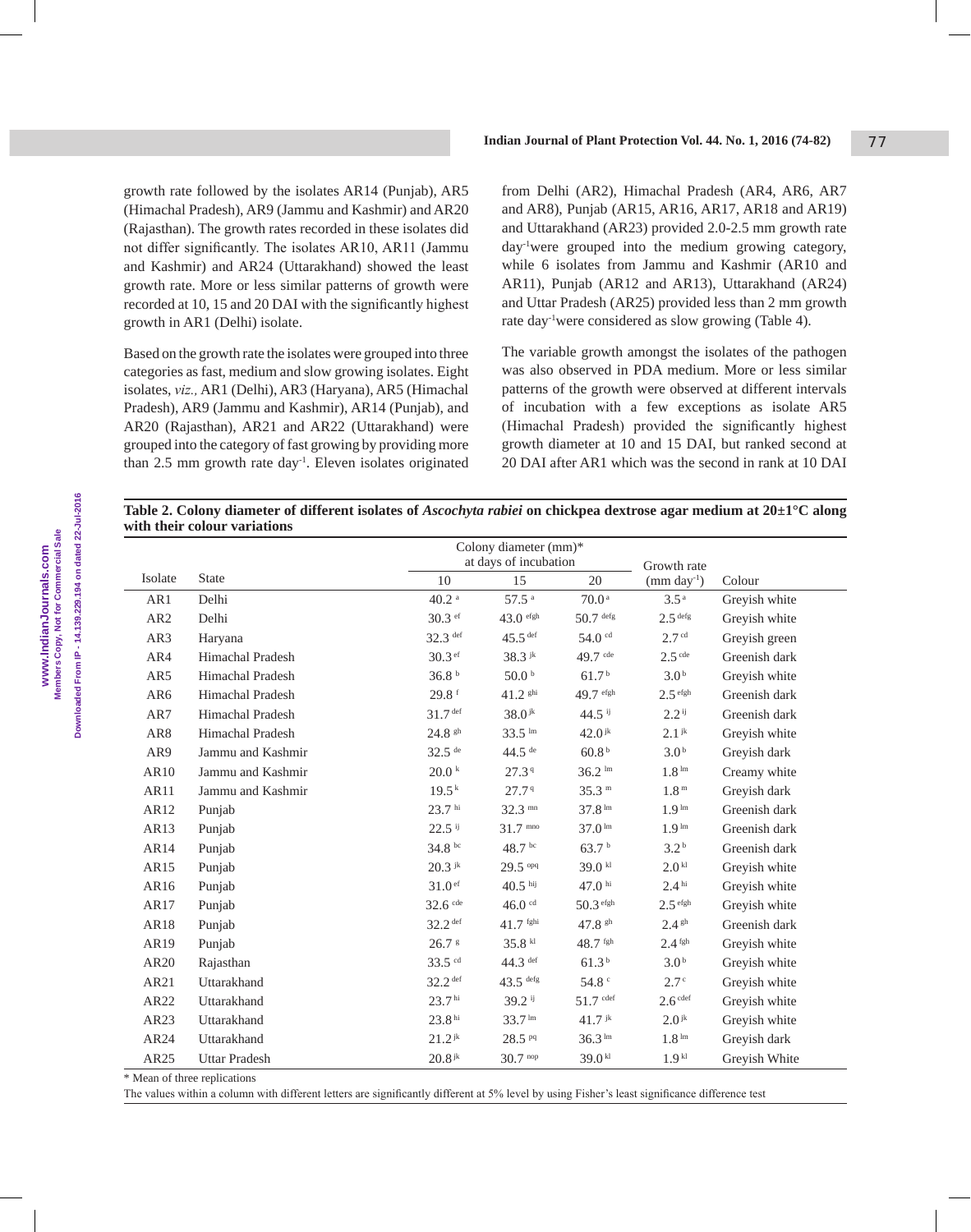and statistically similar with AR5 (Himachal Pradesh) at 15 DAI. The colony diameter ranged from 20.5-52.5 mm at 20 DAI. The isolate AR1 (Delhi) provided the highest colony diameter followed by AR5 (Himachal Pradesh) and AR9 (Jammu and Kashmir). The isolate AR15 (Punjab) provided the lowest colony diameter followed by AR11 (Jammu and Kashmir) and AR6 (Himachal Pradesh) and the colony diameter recorded in these two isolates did not differ significantly. In PDA medium, the significantly highest growth rate was observed in AR1 (Delhi) followed by AR5 (Himachal Pradesh) and AR9 (Jammu and Kashmir) with statistically similar growth rate (Table 3). Based on their growth rate at 20 DAI, only one isolate AR1 (Delhi) with  $>2.5$  mm growth rate day<sup>-1</sup> was identified as fast grower on PDA medium. Two isolates namely, AR5 (Himachal Pradesh) and AR9 (Jammu and Kashmir) with growth of 2.0-2.5 mm day<sup>-1</sup> were characterized as medium grower (Table 5). The remaining 22 isolates of *A. rabiei* originated

|                  |                         |                      | Colony diameter $(nm)^*$ at days of incubation |                      | Growth rate         |
|------------------|-------------------------|----------------------|------------------------------------------------|----------------------|---------------------|
| Isolate          | <b>State</b>            | 10                   | 15                                             | 20                   | $(mmday^{-1})$      |
| AR1              | Delhi                   | 22.7 <sup>b</sup>    | 38.7 <sup>a</sup>                              | 52.5 <sup>a</sup>    | 2.6 <sup>a</sup>    |
| AR <sub>2</sub>  | Delhi                   | $17.5$ efghi         | $27.0$ cd                                      | $37.5^{\circ}$       | 1.9 <sup>c</sup>    |
| AR3              | Haryana                 | $16.8$ fghij         | $22.8$ fgh                                     | $32.0$ ef            | 1.6 <sup>ef</sup>   |
| AR4              | Himachal Pradesh        | $19.2$ cdef          | $26.7$ cde                                     | $32.0$ ef            | 1.6 <sup>ef</sup>   |
| AR5              | Himachal Pradesh        | 25.7 <sup>a</sup>    | 36.5 <sup>a</sup>                              | 44.8 $b$             | 2.2 <sup>b</sup>    |
| AR6              | <b>Himachal Pradesh</b> | 12.8 <sup>m</sup>    | $18.2^{\mathrm{j}}$                            | $22.0$ <sup>ij</sup> | $1.1^{i}$           |
| AR7              | <b>Himachal Pradesh</b> | 12.8 <sup>m</sup>    | $18.0^{\text{ j}}$                             | 23.7 <sup>hi</sup>   | 1.2 <sup>hi</sup>   |
| AR8              | <b>Himachal Pradesh</b> | $16.8$ fghij         | $20.8$ shij                                    | $23.5$ hi            | 1.2 <sup>hi</sup>   |
| AR9              | Jammu and Kashmir       | $20.3$ cd            | 31.2 <sup>b</sup>                              | 43.2 <sup>b</sup>    | 2.2 <sup>b</sup>    |
| AR10             | Jammu and Kashmir       | 17.3 efghi           | $25.3$ def                                     | $31.2$ <sup>f</sup>  | 1.6 <sup>f</sup>    |
| AR11             | Jammu and Kashmir       | $15.7$ ijk           | $19.3$ hij                                     | $21.2$ ij            | $1.1$ <sup>ij</sup> |
| AR12             | Punjab                  | $19.7$ cde           | $27.2$ cd                                      | $31.3$ <sup>f</sup>  | 1.6 <sup>f</sup>    |
| AR13             | Punjab                  | $17.5$ efghi         | $20.3$ ghij                                    | $22.8$ hij           | 1.1 <sup>hij</sup>  |
| AR14             | Punjab                  | $18.8$ defg          | 31.2 <sup>b</sup>                              | $35.5$ cd            | 1.8 <sup>cd</sup>   |
| AR15             | Punjab                  | 18.8 shij            | $18.7$ <sup>ij</sup>                           | $20.5$ <sup>j</sup>  | 1.0 <sup>j</sup>    |
| AR16             | Punjab                  | $14.5$ jklm          | $19.0$ <sup>ij</sup>                           | 23.6 <sup>hi</sup>   | 1.2 <sup>hi</sup>   |
| AR17             | Punjab                  | $13.3 \text{ lm}$    | $18.5^{\rm j}$                                 | $22.5$ <sup>ij</sup> | $1.1$ <sup>ij</sup> |
| AR18             | Punjab                  | 16.7 <sup>ghij</sup> | $26.7$ cde                                     | 33.5 def             | 1.7 <sup>def</sup>  |
| AR19             | Punjab                  | $16.5$ ghij          | $20.5$ ghij                                    | 25.3 <sup>h</sup>    | 1.3 <sup>h</sup>    |
| AR <sub>20</sub> | Rajasthan               | $21.2^{bc}$          | $28.5$ bcd                                     | $34.2$ de            | 1.7 <sup>de</sup>   |
| AR21             | Uttarakhand             | $18.7$ defg          | 29.0 <sup>bc</sup>                             | 37.2                 | 1.9 <sup>c</sup>    |
| AR22             | Uttarakhand             | $14.2$ klm           | $20.0$ efg                                     | 25.3 <sup>h</sup>    | 1.3 <sup>h</sup>    |
| AR23             | Uttarakhand             | $15.5$ ijkl          | $23.0$ fg                                      | $22.5$ <sup>ij</sup> | $1.1$ <sup>ij</sup> |
| AR24             | Uttarakhand             | $18.2$ defgh         | 22.3 fghi                                      | $28.0$ s             | 1.4 <sup>g</sup>    |
| AR25             | <b>Uttar Pradesh</b>    | $16.0$ hijk          | $20.7$ <sup>ij</sup>                           | $22.5$ <sup>ij</sup> | $1.1$ <sup>ij</sup> |

e replications

The values within a column with different letters are significantly different at 5% level by using Fisher's least significance difference test

#### **Table 4. Grouping of** *Ascochyta rabiei* **isolates based on growth rate of the colony on CDA medium at 20 days after incubation**

| Group         | Growth rate (mm/<br>day) | Number of<br>isolates | <b>Isolates</b>                                                   |
|---------------|--------------------------|-----------------------|-------------------------------------------------------------------|
| Fast growth   | >2.5                     |                       | AR1, AR3, AR5, AR9, AR14, AR20, AR21 and AR22                     |
| Medium growth | $2.0 - 2.5$              | 11                    | AR2, AR4, AR6, AR7, AR8, AR15, AR16, AR17, AR18, AR19<br>and AR23 |
| Slow growth   | <2.0                     | 6                     | AR10, AR11, AR12, AR13, AR24 and AR25                             |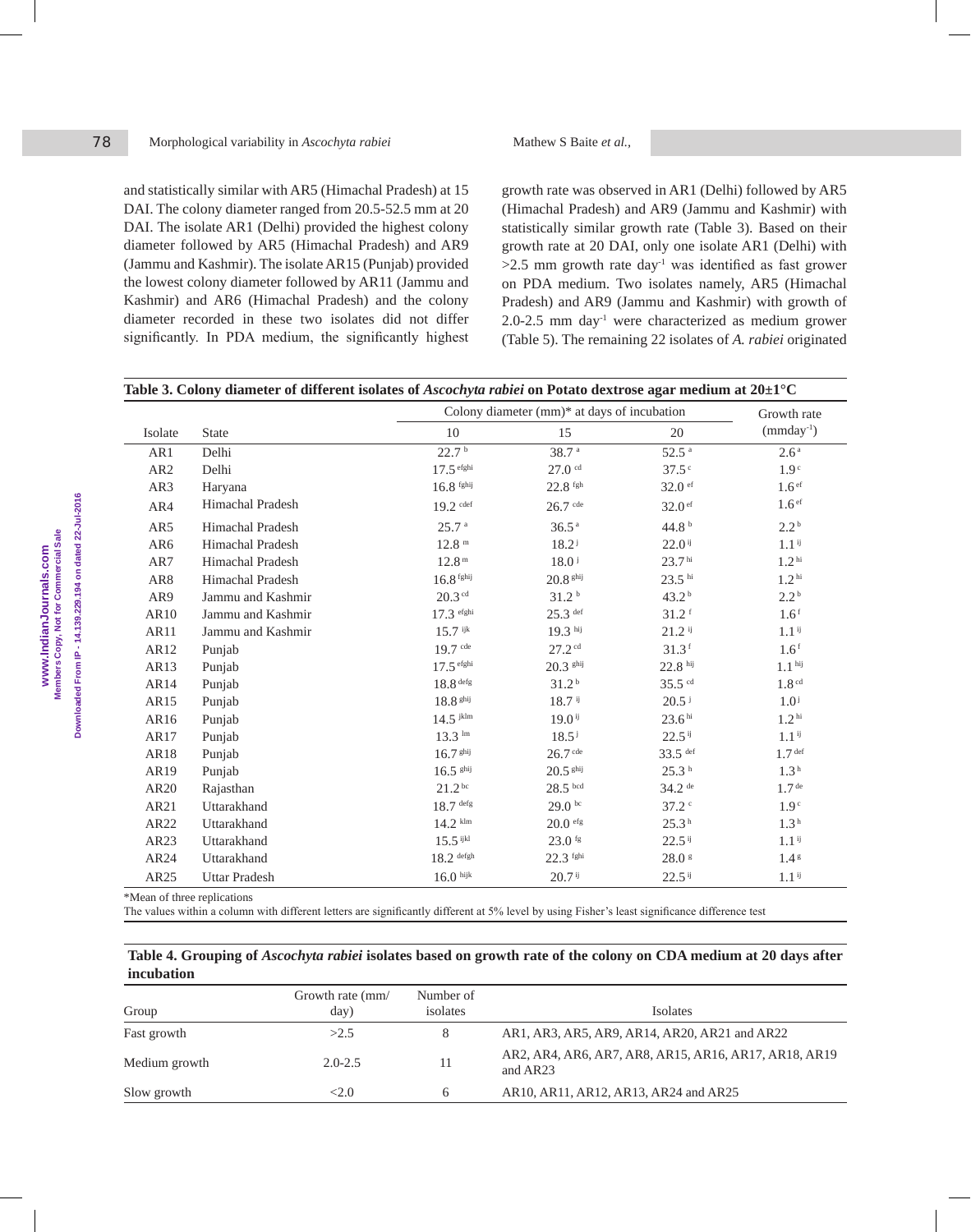**Table 5. Grouping of** *Ascochyta rabiei* **isolates based on growth rate of the colony on PDA medium at 20 days after incubation**

| Group         | Growth rate<br>(mm/day) | Number of<br>isolates | <b>Isolates</b>                                                                                                                       |
|---------------|-------------------------|-----------------------|---------------------------------------------------------------------------------------------------------------------------------------|
| Fast growth   | >2.5                    |                       | AR1                                                                                                                                   |
| Medium growth | $2.0 - 2.5$             | 11                    | AR5 and AR9                                                                                                                           |
| Slow growth   | <2.0                    | <sub>6</sub>          | AR2, AR3, AR4, AR6, AR7, AR8, AR10, AR11, AR12, AR13,<br>AR14, AR15, AR16, AR17, AR18, AR19, AR20, AR21, AR22,<br>AR23, AR24 and AR25 |

from different states such as Delhi (AR2), Haryana (AR3), Himachal Pradesh (AR4, AR6, AR7 and AR8), Jammu and Kashmir (AR10 and AR11), Punjab (AR12, AR13, AR14, AR15, AR16, AR17, AR18 and AR19), Rajasthan (AR20), Uttarakhand (AR21, AR22, AR23 and AR24) and Uttar Pradesh (AR25) with growth of  $\langle 2 \rangle$  mm day<sup>-1</sup> were characterized as slow grower. The CDA medium was superior to PDA medium for *A. rabiei* as it supported for fast growth might be due to presence of chickpea as one of the ingredients in the medium, which provided additional nutrients for growth of the pathogen.

The pycnidium of *A. rabiei* was spherical or pear-shaped with a single opening called an ostiole. The conidia were oval to oblong, straight to slightly bent at one or both ends, hyaline, occasionally two-celled, rounded at both ends under compound microscope (Fig. 2). They developed on short conidiophores (stalks) embedded in a mucilaginous mass of cream-pink to light tan. The size of the conidia in all the isolates ranged from  $9.19 - 12.51 \times 3.36 - 4.32 \mu m$ (Table 6). The maximum conidial size was observed in isolate, AR5 (12.51  $x$  4.17  $\mu$ m) followed by the isolates AR7 (12.50 x 3.90 μm) and AR25 (12.37 x 4.23 μm). Whereas, the minimum conidia size was found in isolate AR22 (9.19 x 3.45  $\mu$ m) followed by the isolates AR3 (9.27 x 3.50  $\mu$ m) and AR12 (9.66 x 3.39  $\mu$ m). The conidia density for each isolate ranged from  $0.5$ -7.2 x  $10<sup>6</sup>$  conidia/ml (Table 6). The lowest spore density was found in isolate AR2 (0.5  $x$  10<sup>6</sup> conidia/ml) followed by AR1 (0.7 x 10<sup>6</sup> conidia/ ml) and AR7 (0.8 x 10<sup>6</sup> conidia/ml). The highest conidia density was in isolate AR4 (7.2 x 10<sup>6</sup> conidia/ml) followed by AR18 (6.3 x  $10^6$  conidia/ml) and AR5 (4.7 x  $10^6$  conidia/ ml) (Table 6).

The present results are in accordance with the earlier observations that the cultural and morphological characters including size of conidia and conidia density were found to be variable in different isolates of *A. rabiei* originated from Syria (Haware, 1987), USA (Jan and Weise, 1991),

## **Table 6. Conidial size and density in different isolates of** *Ascochyta rabiei*

|                  |                         | Conidia size<br>length x width | Conidia<br>density  |
|------------------|-------------------------|--------------------------------|---------------------|
| <b>Isolates</b>  | <b>State</b>            | $(\mu m)^*$                    | (no/ml)             |
| AR1              | Delhi                   | 10.32 x 3.75                   | $0.7 \times 10^6$   |
| AR2              | Delhi                   | $10.72 \times 3.83$            | $0.5 \times 10^6$   |
| AR3              | Haryana                 | $9.27 \times 3.50$             | $1.1 \times 10^6$   |
| AR4              | Himachal Pradesh        | 11.48 x 4.32                   | $7.2 \times 10^6$   |
| AR5              | Himachal Pradesh        | $12.51 \times 4.17$            | $4.7 \times 10^6$   |
| AR6              | Himachal Pradesh        | 10.75 x 3.80                   | $2.1 \times 10^6$   |
| AR7              | Himachal Pradesh        | 12.50 x 3.90                   | $0.8 \times 10^6$   |
| AR <sub>8</sub>  | Himachal Pradesh        | 10.88 x 3.42                   | $3.2 \times 10^6$   |
| AR9              | Jammu and Kashmir       | 10.18 x 3.51                   | $1.0 \times 10^6$   |
| AR10             | Jammu and Kashmir       | $11.57 \times 3.63$            | $3.7 \times 10^6$   |
| AR11             | Jammu and Kashmir       | $11.55 \times 4.16$            | $4.0 \times 10^6$   |
| AR12             | Punjab                  | 9.66 x 3.39                    | $3.6 \times 10^{6}$ |
| AR13             | Punjab                  | $10.62 \times 4.13$            | $4.0 \times 10^6$   |
| AR14             | Punjab                  | $10.76 \times 3.36$            | $2.2 \times 10^6$   |
| AR15             | Punjab                  | 11.20 x 3.90                   | $4.0 \times 10^6$   |
| AR <sub>16</sub> | Punjab                  | $10.20 \times 3.50$            | $1.9 \times 10^{6}$ |
| AR17             | Punjab                  | $11.10 \times 3.94$            | $4.3 \times 10^{6}$ |
| AR18             | Punjab                  | 11.92 x 4.15                   | $6.3 \times 10^{6}$ |
| AR19             | Punjab                  | 12.17 x 4.17                   | $4.2 \times 10^6$   |
| AR20             | Rajasthan               | 11.08 x 3.64                   | $3.9 \times 10^{6}$ |
| AR21             | Uttarakhand             | 9.84 x 3.41                    | $2.5x 10^6$         |
| AR22             | Uttarakhand             | 9.19 x 3.45                    | $4.1 \times 10^6$   |
| AR23             | Uttarakhand             | $10.55 \times 3.56$            | $3.1 \times 10^{6}$ |
| AR24             | Uttarakhand             | $11.16 \times 3.80$            | $3.7 \times 10^{6}$ |
| AR25             | Uttar Pradesh           | 12.37 x 4.23                   | $3.5 \times 10^{6}$ |
|                  | * Average of 50 conidia |                                |                     |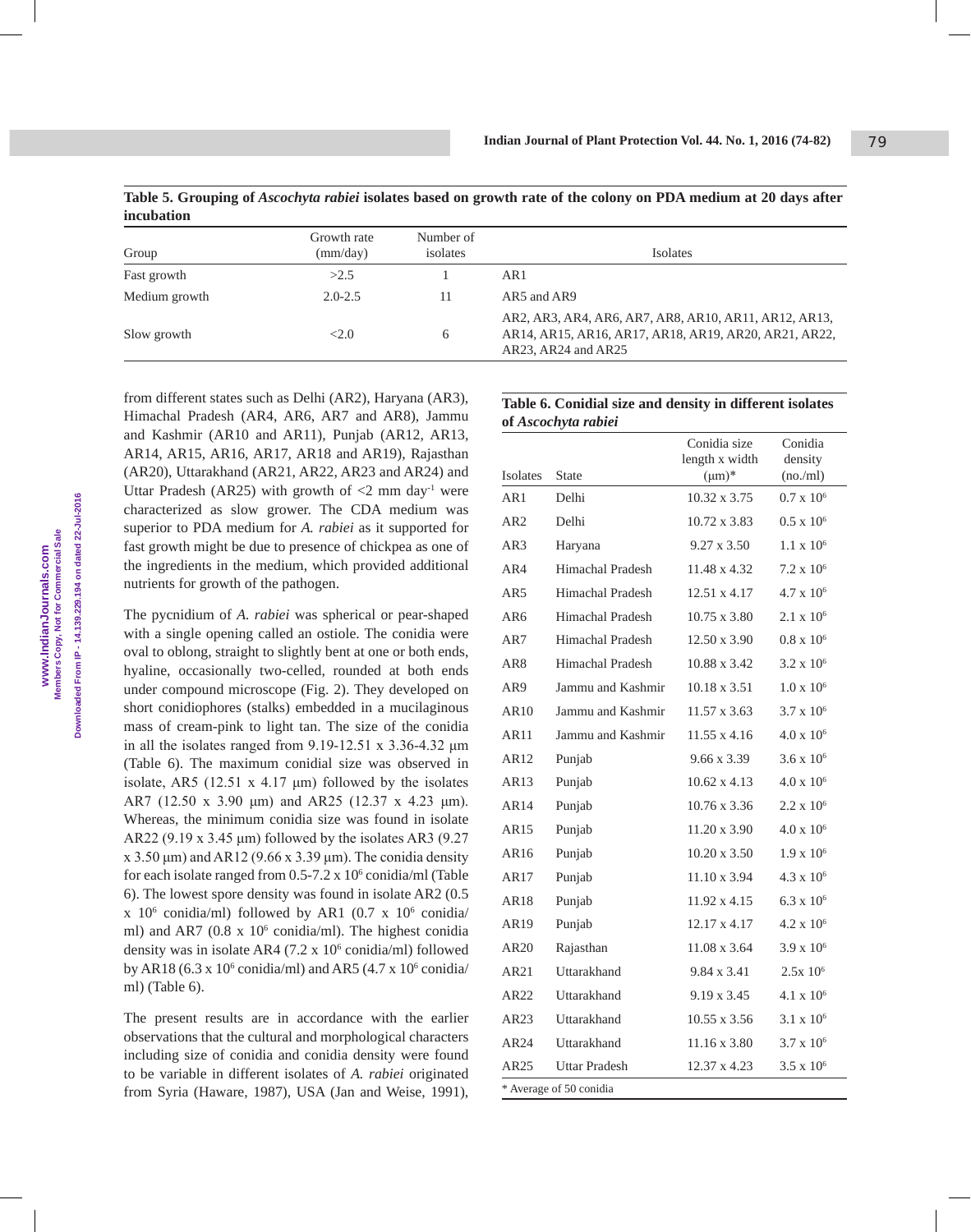**Table 7. Grouping of chickpea cultivars based on disease reactions against** *Ascochyta rabiei* **(AR1) at 15 days after inoculation in net house conditions.**

| Reactions            | Grade   | Cultivars (no.) | Cultivar names                                                                                                                                                                                                                                                                                                                                    |
|----------------------|---------|-----------------|---------------------------------------------------------------------------------------------------------------------------------------------------------------------------------------------------------------------------------------------------------------------------------------------------------------------------------------------------|
| Highly resistant     |         | 3               | ICC 76, ICC 3996 and ICC 15978                                                                                                                                                                                                                                                                                                                    |
| <b>Resistant</b>     | $2 - 3$ | 30              | C 30, DKG 1030, GL 24021, GL 26054, H00 108, ICC 607, ICC 1467,<br>ICC 1903, ICC 3918, ICC 4324, IC 4475, ICC 5124, ICC 7000, ICC 7002,<br>ICC 12955, ICC 13754, ICC 14911, ICCV 04512, ICCV 05530, NNAB 1,<br>NNAB 4, NNAB 5, NNAB 8, NNAB 11, NNAB 14, NNAB 15, NNAB 16,<br>NNAB 18, NNAB 20 and NNAB 21.                                       |
| Moderately resistant | $4 - 5$ | 14              | C 29, GPF 2, ICC 12, ICC 1527, ICC 1591, ICC 2165, ICC 4200, ICC<br>5127, ICC 6306, ICC 11879, ICC 12512, ICC 12967, NNAB 17 and NNAB<br>22.                                                                                                                                                                                                      |
| Susceptible          | $6 - 7$ | 9               | BG 1053, BG 5023, DKG 876, DKG 964, DKG 986, ICC 4935, ICCV<br>96026, NNAB 3 and NNAB 7.                                                                                                                                                                                                                                                          |
| Highly susceptible   | $8-9$   | 35              | BG 276, BG 362, BG 1088, BG 5028, DKG 10, DKG 933, DKG 972, HC<br>5, HC 11, ICC 1460, ICC 1913, ICC 2232, ICC 4958, ICC 4973, ICC 4991,<br>ICC 5568, ICC 7196, ICC 8294, ICC 12963, ICC 17258, IG 72933, ILWC<br>292, JG 62, NNAB 2, NNAB 6, NNAB 9, NNAB 10, NNAB 12, NNAB 13,<br>NNAB 19, Pusa 256, Pusa 261, Pusa 362, Pusa 372 and Pusa 1103. |

Italy and Turkey (Porta-Puglia, 1992) and India (Basandrai *et al*., 2005). This is the first study in which the isolates of the pathogen originated from northern parts of India, included for morphological variability considering all the morphological features together.

#### Screening of chickpea cultivars

The inoculated plants showed typical symptoms of *Ascochyta* blight initially as minute lesionson leaves and stems. The lesions increased in size and often girdle the stems, weaken and broke the branches and petioles finally

killed all plant parts above the lesions. The pathogen produced fruiting bodies (pycnidia) that become visible as tiny, black, raised spots, often arranged in concentric rings within those lesions. The pathogen destroyed all the susceptible cultivars which except control (uninoculated) plants which remained disease free throughout the experiment.

Out of 91 cultivars evaluated, three cultivars showed highly resistant reactions, 30 cultivars showed resistant reactions, 14 cultivars showed moderately resistant reactions, nine cultivars showed susceptible reactions and 35 cultivars



**Figure 1. Colony growth patterns of** *A. rabiei* **isolates on chickpea dextrose agar at 20 days after incubation**



**Figure 2. Conidia of representative isolate of** *Ascochyta rabiei* **AR19 Punjab**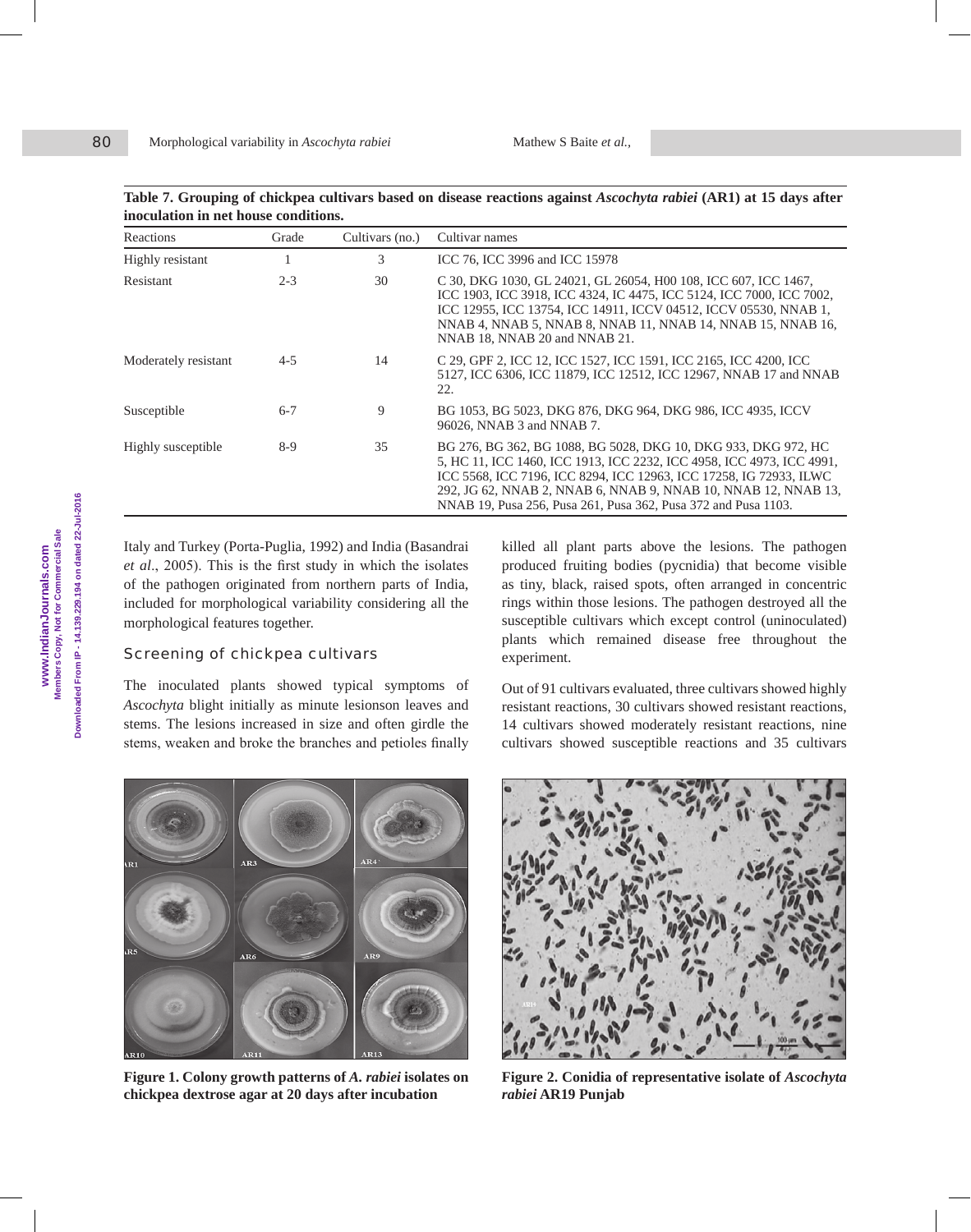showed highly susceptible reactions against the pathogen (Table 7). Only few cultivars were highly resistant which indicated the conducive environmental conditions for disease development during screening. Among the resistant cultivars, only three cultivars, *viz.,* ICC 76, ICC 3996 and ICC 15978 were identified as highly resistant which can be used directly in breeding programs as sources of resistance against ascochyta blight. The numbers of cultivars under highly susceptible and resistant categories were more or less equal. Majority of cultivars were comprised of highly susceptible and resistant followed by moderately resistant and susceptible cultivars. Iqbal *et al*.*,* (2002) also found only seven lines resistant during screening of 356 chickpea germplasm accessions whereas, none of the lines was found highly resistant. Ahmad *et al*.*,* (2013) also observed that the most of the genotypes showed susceptible reactions against *Ascochyta* blight.

The isolates of *A. rabiei* originated from different states of India varied in their cultural and morphological characters. The chickpea cultivars showed variability in respect of resistant levels and resistant cultivars were identified for further use in cultivation or resistant breeding program.

# Acknowledgements

The first author is grateful to the UGC for providing Rajiv Gandhi National Fellowship and IARI for providing an opportunity to PhD degree. We are also thankful to Dr Ashwini Kumar, Dr Mamta Sharma, Dr S K Singh and Dr Livinder Kaur for providing fungal cultures and also to the ICRISAT, Hyderabad for contributing some chickpea cultivars.

# References

- **Ahmad S, Khan M A, Sahi S T and Ahmad R 2013.** Evaluation of chickpea germplasm against *Ascochyta rabiei* (pass) lab. *The Journal of Animal and Plant Sciences* **23 :** 440-443.
- **Basandrai A K, Pande S, Kishore G K, Crouch J H and Basandrai D 2005.** Cultural, morphological and pathological variation in Indian isolates of *Ascochyta rabiei*, the chickpea blight pathogen. *Plant Pathology Journal* **21 :** 207-213.
- **Benzohra I E, Bendahmane B S, Labdi M and Benkada M Y 2011.** Identification of pathotypes and physiological races in *Ascochyta rabiei* (Pass.)Labr.the agent of Ascochyta blight in chickpea (*Cicer arietinum*) in Algeria. *World Applied Sciences Journal* **15 :** 978-984.
- **Chongo G, Buchwaldt L, Gossen B D, Lafond G P, May W E, Johnson E N and Hogg T 2003.** Foliar fungicides to manage

ascochyta blight (*Ascochyta rabiei*) of chickpea in Canada. *Canadian Journal of Plant Pathology* **25 :** 135-142.

- **Food and Agricultural Organization of the United Nations 2015.** Rome, Italy. www.fao.org.
- **Gan Y T, Siddique K H M, Mcleod W J and Jayakumar P 2006.** Management options for minimizing the damage by Ascochyta blight (*Ascochyta rabiei*) in chickpea (*Cicer arietinum* L.). *Field Crops Research* **97 :** 121-134.
- **Gomez A K and Gomez A 1984.** Statistical procedures for agricultural research. John Wiley, New York, NY, USA.
- **Grewal J S 1984.** Evidence of physiological races in *Ascochyta rabiei* of chickpea. In: 'Ascochyta blight and winter sowing of chickpea'. (Eds MC Saxena, KB Singh). Pp 55-65. (Martinus Nijhoff : The Hague, Netherlands).
- **Grewal J S and Pal M 1986.** Fungal disease problems in chickpea. In: Vistas in Plant Pathology (A. Varma and J.P. Vermaeds): 157-170. Malhotra Publishing House, New Delhi.
- **Harveson R M, Markell S G, Goswami R, Urrea C A, Burrows M E, Dugan F, Chen W and Skoglund L G 2011.** Ascochyta blight of chickpeas. Online. Plant Health Progress doi: 10.1094/PHP-2011-0103-01-DG.
- **Haware M P 1987.** Occurrence of perfect state of *Ascochyta rabiei* in Syria. *International Chickpea Newsletter* **17 :** 29-30.
- **Höhl B, Wademann C, Hoh U and Barz W 1991.** Isolation of solanapyrones A, B and C from culture filtrates and germination fluids of *Ascochyta rabiei* and aspects of phytotoxin action. *Journal of Phytopathology* **132 :** 193-206.
- **Iqbal S M, Hussain S, Bakhsh A and Bashir M 2002.** Sources of resistance in chickpea against ascochyta blight disease. *International Journal of Agriculture and Biology* **4 :** 488-490.
- **Jan H and Wiese M V 1991.** Virulence forms of *Ascochyta rabiei* affecting chickpea in the Palouse. *Plant Disease* **75 :** 904-906.
- **Kaiser W J and Muehlbauer F J 1989.** An outbreak of ascochyta blight of chickpea in the Pacific Northwest, USA. *International Chickpea Newsletter* **18 :** 16-17.
- **Katiyar R P and Sood O P 1985.** Screening chickpea for resistance to Ascochyta blight. *International Chickpea Newsletter* **13 :** 19-21.
- **Nene Y L and Reddy M V 1987.** Chickpea diseases and their control. In: 'The chickpea'. (Eds MK Saxena, KB Singh, C Johansen). Pp 233-270. (CAB International: Oxon, UK).